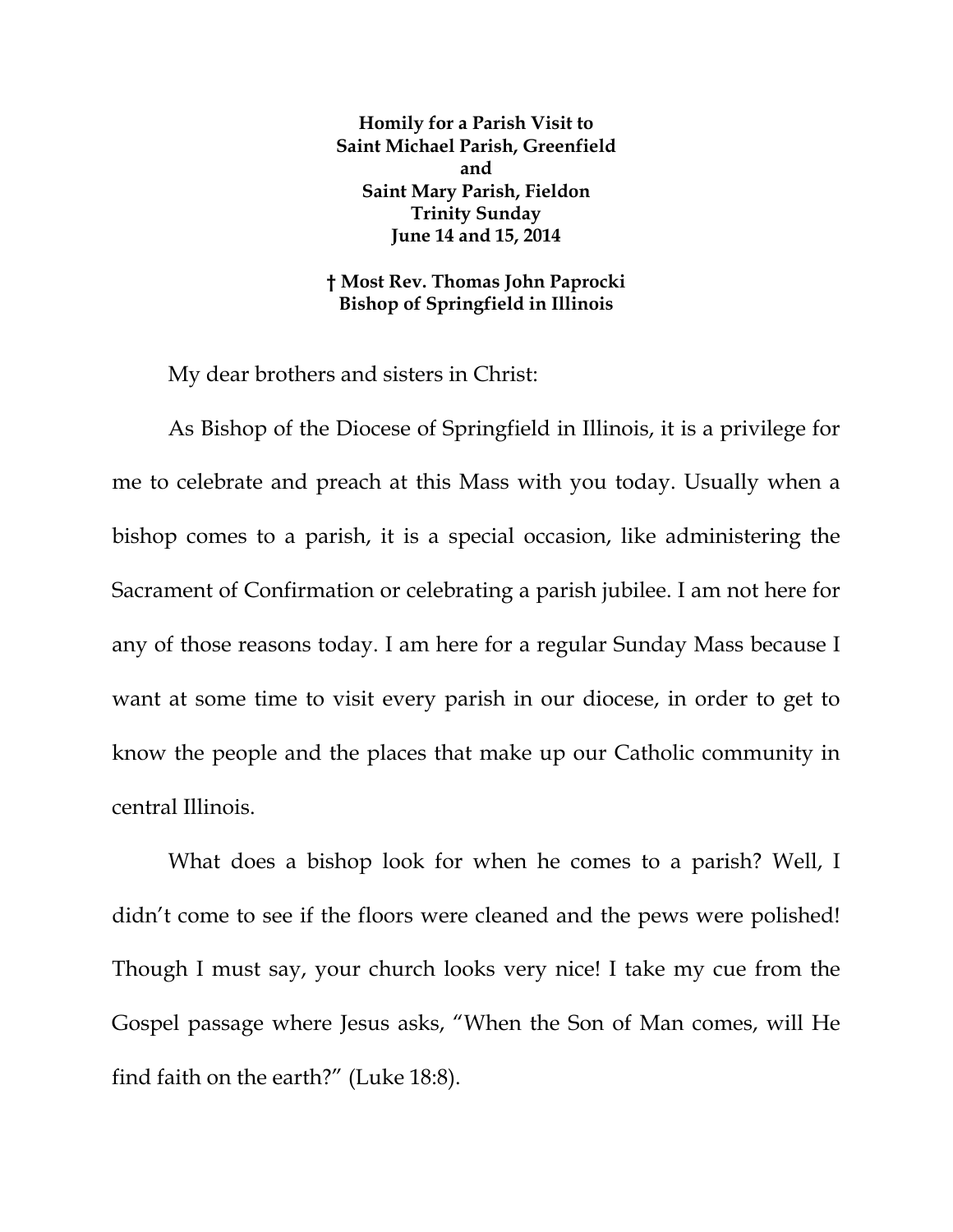First and foremost, when a bishop comes to a parish, he looks for the presence of the Catholic **faith**, to see whether it is strong and vibrant, whether it is growing, and if the conditions are present for its continued growth in the future. So it is good to see people of faith gathered here.

At the same time, a pastoral visit is not just a time for a bishop to see the parish, but also for the parish to see the bishop. The Church is all about relationships. As the three persons of the Trinity – which we celebrate today in a particular way - are an intimate communion of Father, Son and Spirit in relationship to each other, the Church exists as a communion in relationship to God and in relation to each other, the People of God, the Body of Christ. As a bishop, I have a special relationship with you, and you have a special relationship with me, and one of my roles is to bridge the relationship between you and the Pope and the rest of the universal Church, so that we may all be one in Christ's Body, into which we have been incorporated by the grace of Baptism.

As we celebrate today the Solemnity of the Most Holy Trinity it is fitting for us to consider how we fit into this relationship with God the Father, God the Son and God the Holy Spirit. Certainly we do fit in, as we were incorporated into this relationship at our baptism with water and the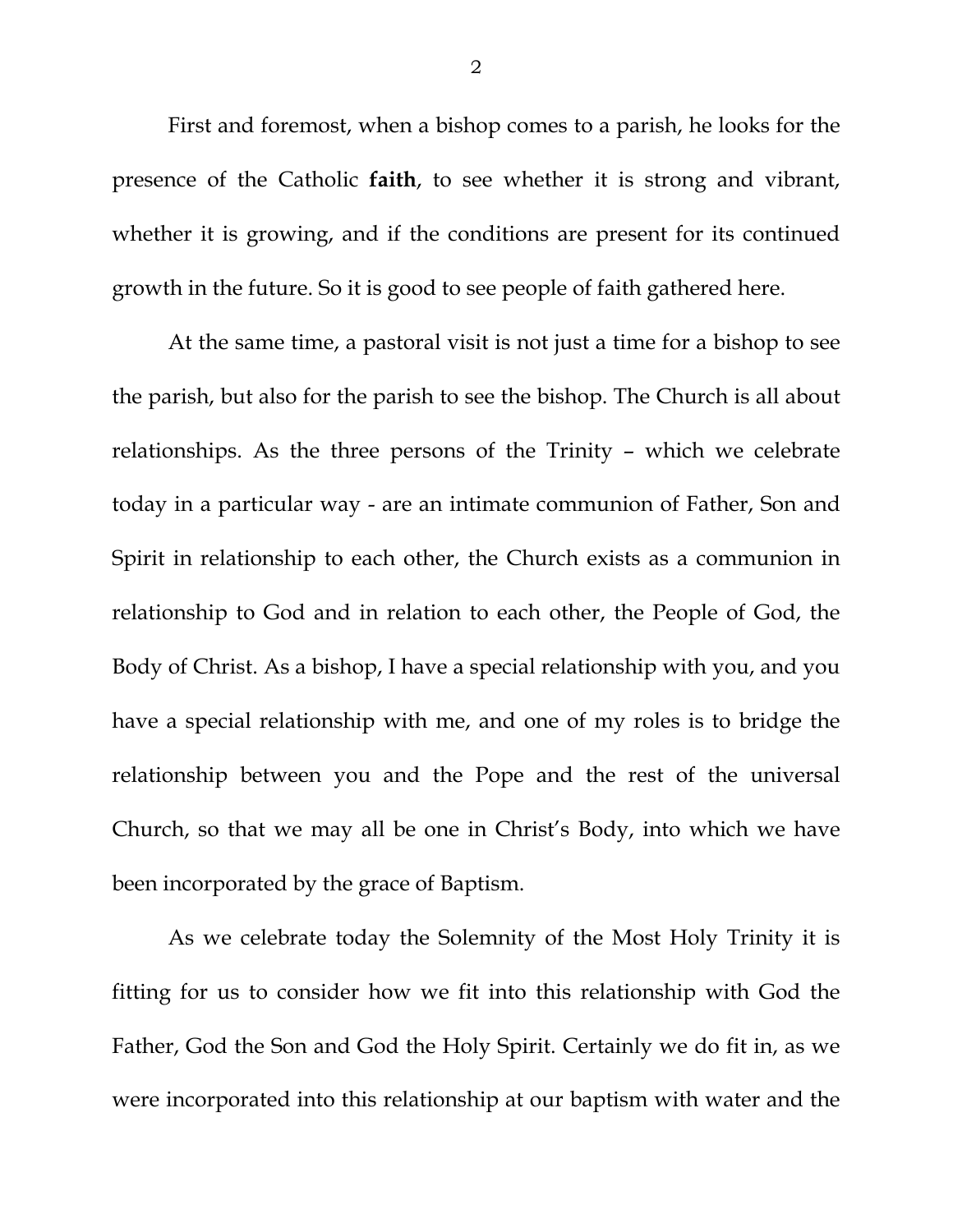invocation of the Trinitarian formula of the Father, Son and Spirit. We invoke that same Holy Trinity at the start and finish of every Mass and at the beginning and close of our prayers.

Trying to understand the doctrine of the Holy Trinity is not easy. There is a famous story about Saint Augustine, one of the most profound theologians of all time. The story goes that Augustine was sitting on a beach, trying to grasp the mystery of the Trinity, when he saw a small boy with a seashell collecting water from the sea and pouring it into a hole in the sand, returning to the sea for more water, and so on. Distracted by this, St Augustine asked him, "What are you doing?" The child answered, "I'm going to pour the entire ocean into this hole." "That is impossible; the whole ocean will not fit in the hole you have made," said St Augustine. The boy replied, "And you cannot fit the Trinity into your tiny little brain."

The complexities of the theology of the Trinity will always be beyond the human mind in this life. That is not a cause for concern for us today, however, because we gather today to *celebrate* the Most Holy Trinity – not to *understand* it. Our entire liturgy is wrapped up in the Trinity – our prayer is addressed to God the Father, through Jesus Christ his Son, both of whom live and reign in unity with the Holy Spirit, one God, three persons. It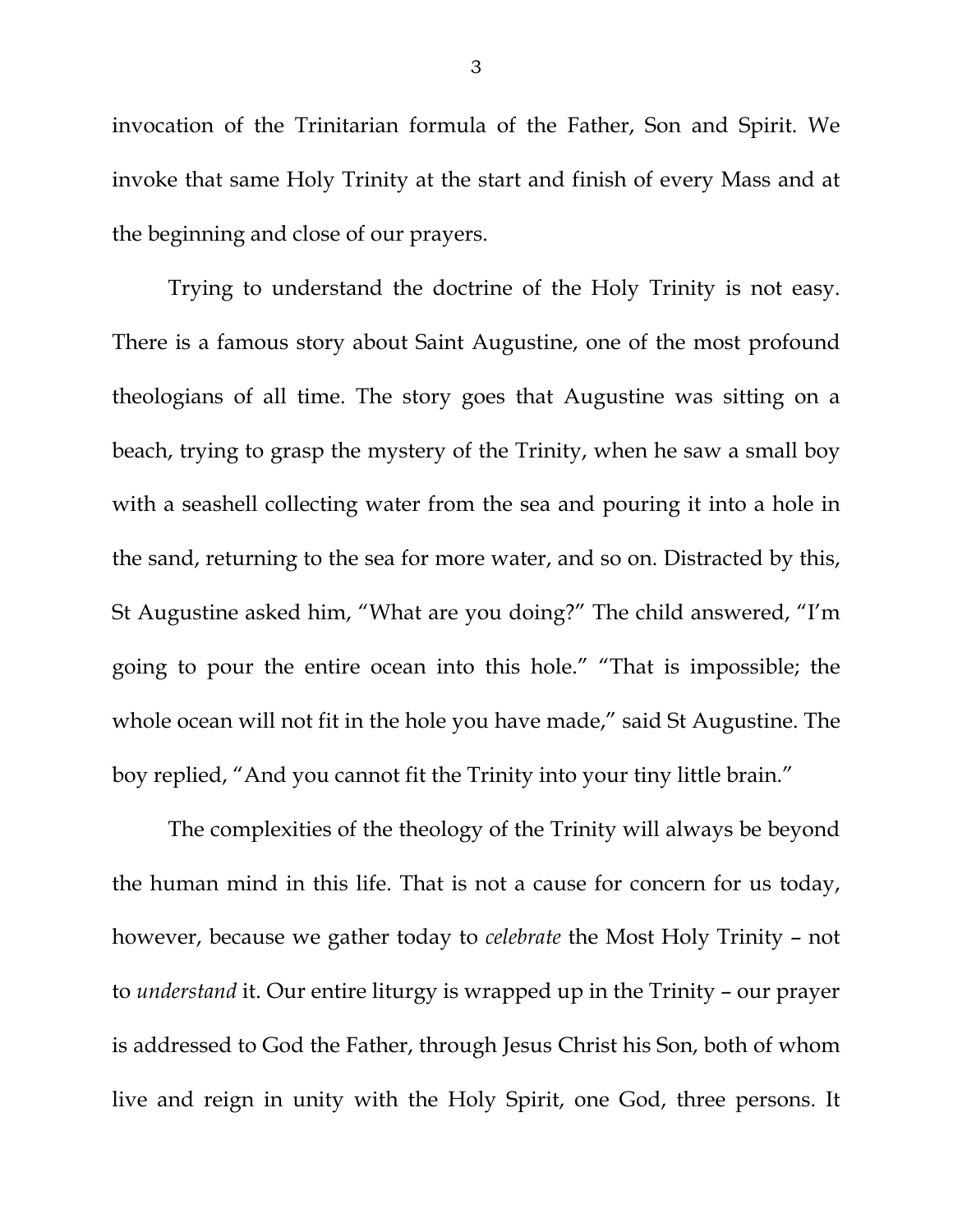would be interesting to sift through the full liturgical texts for almost any occasion and examine just how often the Father, Son and Holy Spirit are mentioned: from the time we begin in the name of Father, Son and Spirit, to the blessing invoking the protection of Father, Son and Spirit at the end of Mass.

How, though, did we come to know about God who is Father, Son and Holy Spirit? We know about God because He has told us about Himself. In fact, only God can reveal Himself to us. It happens in today's scripture readings. In Exodus, Moses carries the stone tablets of the Law, which tell us about God's ways, but only God can say, as He does here, "Lord, Lord, a God of tenderness and compassion, slow to anger, rich in kindness and faithfulness." We can only learn this about God because He alone tells us; humans could never invent a god who is like this.

Saint Paul famously passed on to his readers and hearers what he himself had been told. This empowers him to wish for the Corinthians, as we heard at the conclusion of today's second reading, "The grace of the Lord Jesus Christ, the love of God and the fellowship of the Holy Spirit be with all of you." It was from God alone that Paul learned these divine qualities.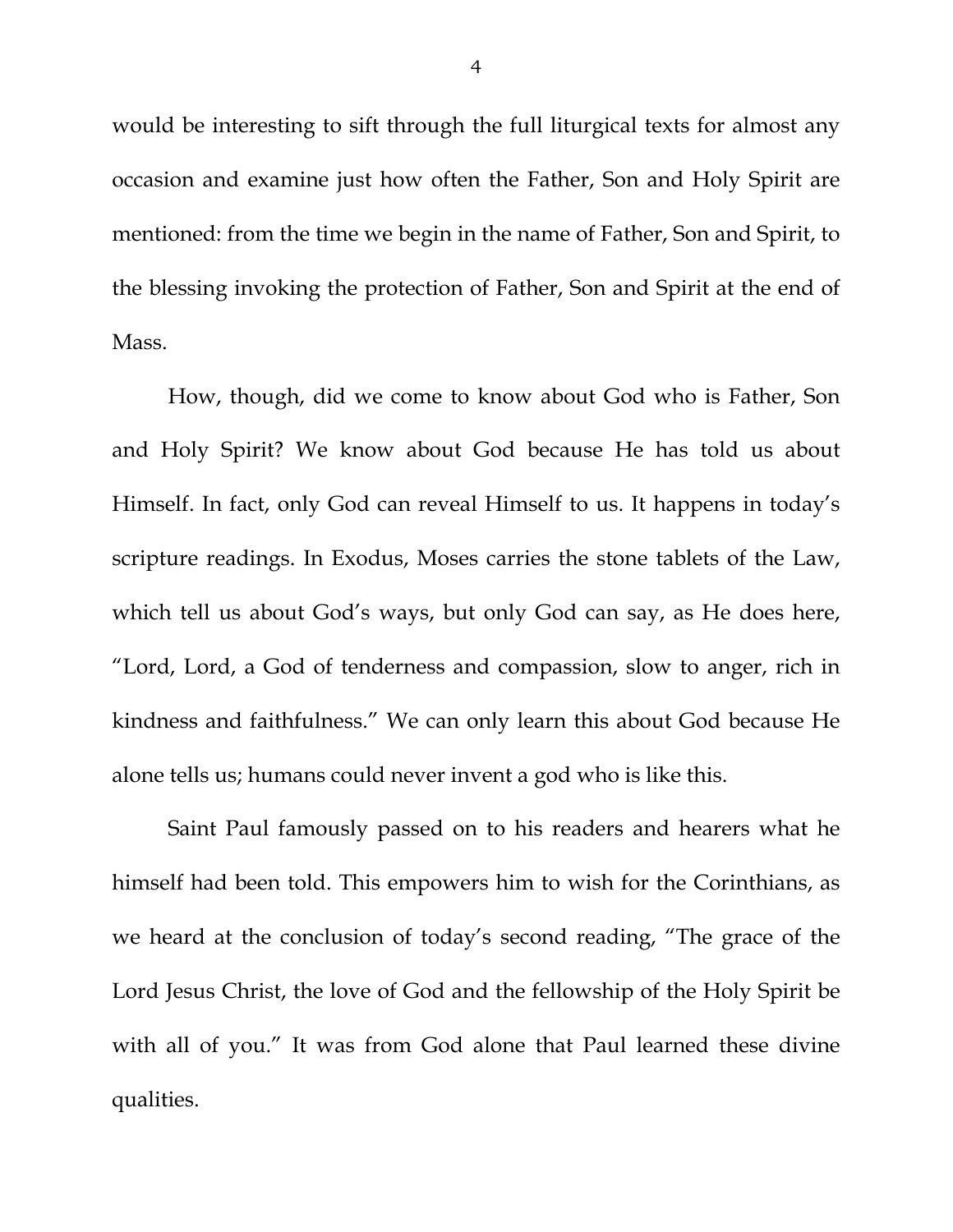The fullest and most remarkable revelation of God comes from Jesus, the Word of God made flesh, who alone has come from heaven. Jesus tells us of God's purpose and plan for our world, and it follows from God's own revelation in Exodus of the God of tenderness and compassion, and is affirmed by Paul's statement that Jesus is graceful, God is full of love, and that in the Spirit alone we can have true and genuine fellowship. Jesus tells us what God wants for the world. It is not condemnation, because God sent his Son into the world so that the world could be saved; that is, that you and I can be saved! Jesus is God's plan for the world in action: he *is* the love of God, God's graciousness and the foundation of human fellowship in the Spirit.

This takes us back to our liturgy and our prayer. When we pray to the Father, through the Son, in the power of the Spirit, we are not just making a series of theological statements. We are actually immersing ourselves in the God whose Son tells us that God's desire is that all be saved and come to the knowledge of God's truth. Next time you say, "in the name of the Father, Son and Holy Spirit," perhaps you might like to think that this familiar series of words is like a summary of how one God,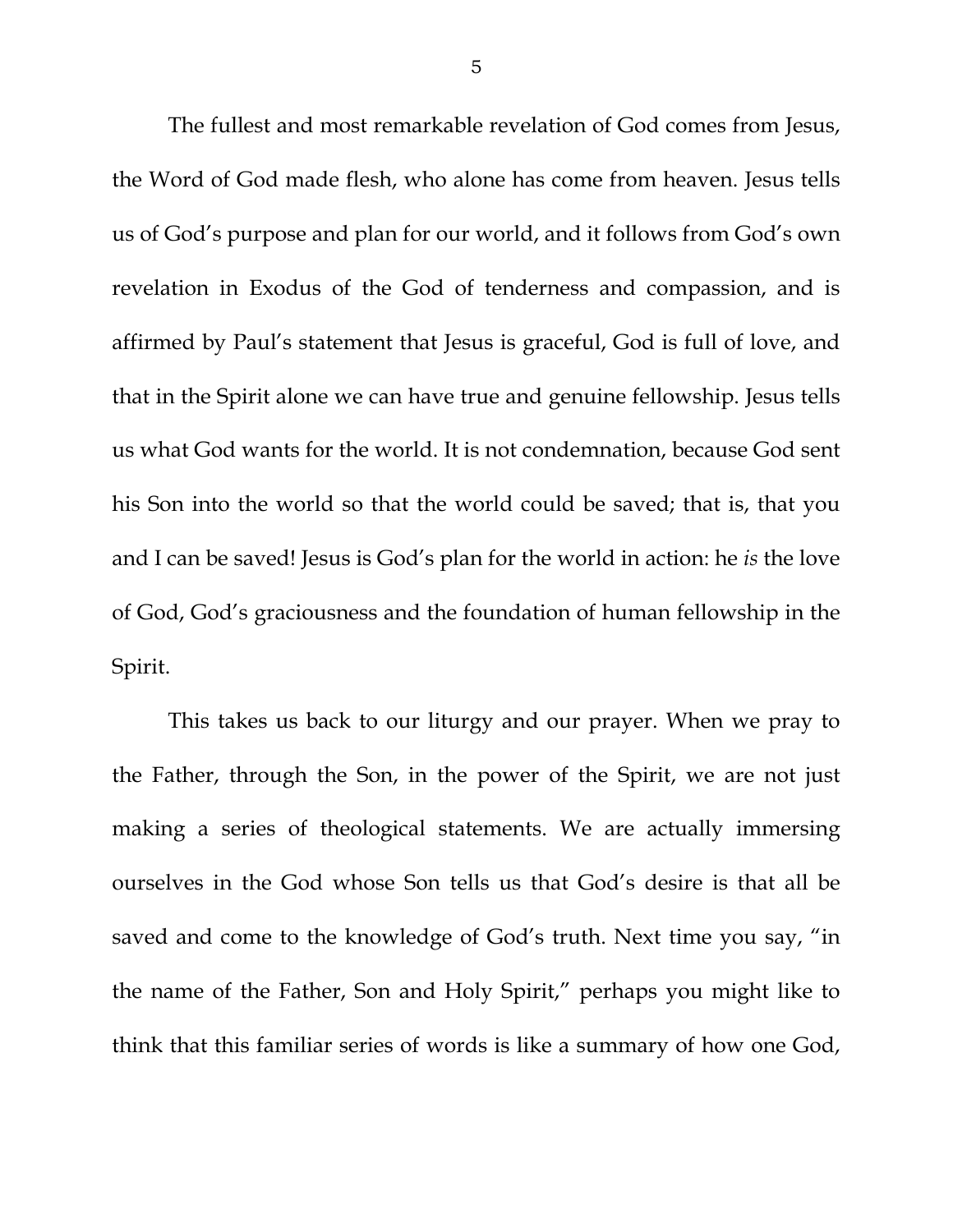in three persons, invests so much in you so that you might have life to the full.

The fullest affirmation of God is simply that God is love. Love, relationship and community are at the root of the mystery of the Trinity. God loves us to much that, as the Creator, God made us in His own image. God loves us so much that God the Son became one of us to redeem us. God loves us so much that God the Holy Spirit remains with us to sanctify us.

Try to think of the most beautiful love relationship that you can imagine. That relationship does exist. It is the relationship between the Father, Son and Holy Spirit. The love of this Trinitarian relationship shared with us in baptism calls for us to share this love in our human relationships. The example of love shared between God the Father, the Son and the Holy Spirit also gives us a perfect example of fatherly love, very fitting for our celebration of Father's Day.

Family First, a national non-profit organization dedicated to fortifying families, suggests ten ways to be an "all pro Dad." They are:

1. Love your wife.

2. Spend time with your children.